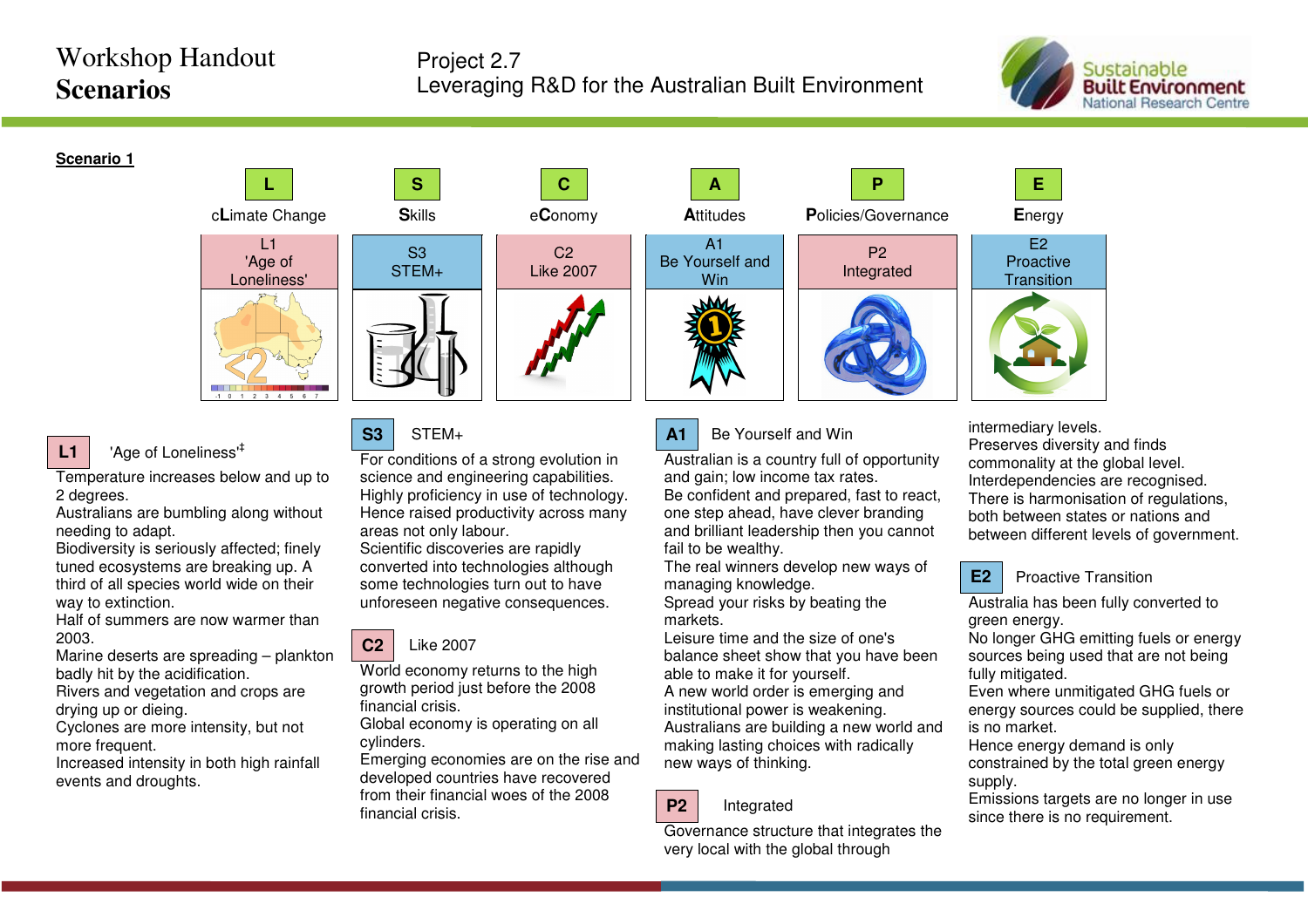# Workshop Handout **Sectors and Factors**



**Scenario 2**



#### **L2**Runaway

Temperature increases above 2 degrees but below 4 degrees.

 Australians have had to adjust their lives. Adaptive leadership has had to step forward.

 Super El Ninos now near-permanent feature of Pacific ocean currents. Once 3 degrees passed, inexorably rise to 4 degrees then to 5 degrees. Up to 50 percent of Earth's surface with unique climates is vanishing. All Australia's capital cities experiencing increases in 35+C days and extreme weather days are now much more

frequent than before. Coastal zones are constantly changing.

At over 3 degrees only the extreme northern parts of Tasmania can support significant agricultural production.

## **S4**Skills Leave

All skills are leaving Australia. No benefits for anyone with skills to remain in Australia.

 Whether skills are acquired in Australia or imported, they leave.

 A vicious circle has been created: there is no one to go into teaching and training positions either.

## **C4**Return to 2001

Australia's terms of trade collapses but the rest of the world experiences growth. Resources and energy consumption have been decoupled from economic development and from environmental deterioration.

 Very bad news for Australia's terms of trade.

 Australian economy is falling further and further behind the rest of the world.



Australians are re-connecting across communities.

 Relationships are nurtured, employers have high regard for employees, workplaces are team oriented characterised by cooperation, and partnership based dialog. Cooperation, sharing, and taking responsibility are valued. Diversity and equality of opportunity is an

important to success. Leadership is by the people, with the

people.

 Best possible training and education for safety and health.



Little or no integration or cooperation between levels of government. But small pockets of real governance and real leadership here and there.

Leads to local solutions unless issue extends across boundaries. The pockets of real leadership demonstrate innovative thinking and cooperative action.



Meet Demand and Targets

Energy demand changes with population and wealth.

 Energy supply meets demand, but only to the extent that GHG emissions are maintained at or within the set targets (whatever they may be). Hence energy production must come from right mix of energy sources. GHG targets change so energy production and consumption must adjust. Targets change when they are found to be insufficient.

 Relatively large target changes produce step changes in the supply and use of GHG producing sources of energy.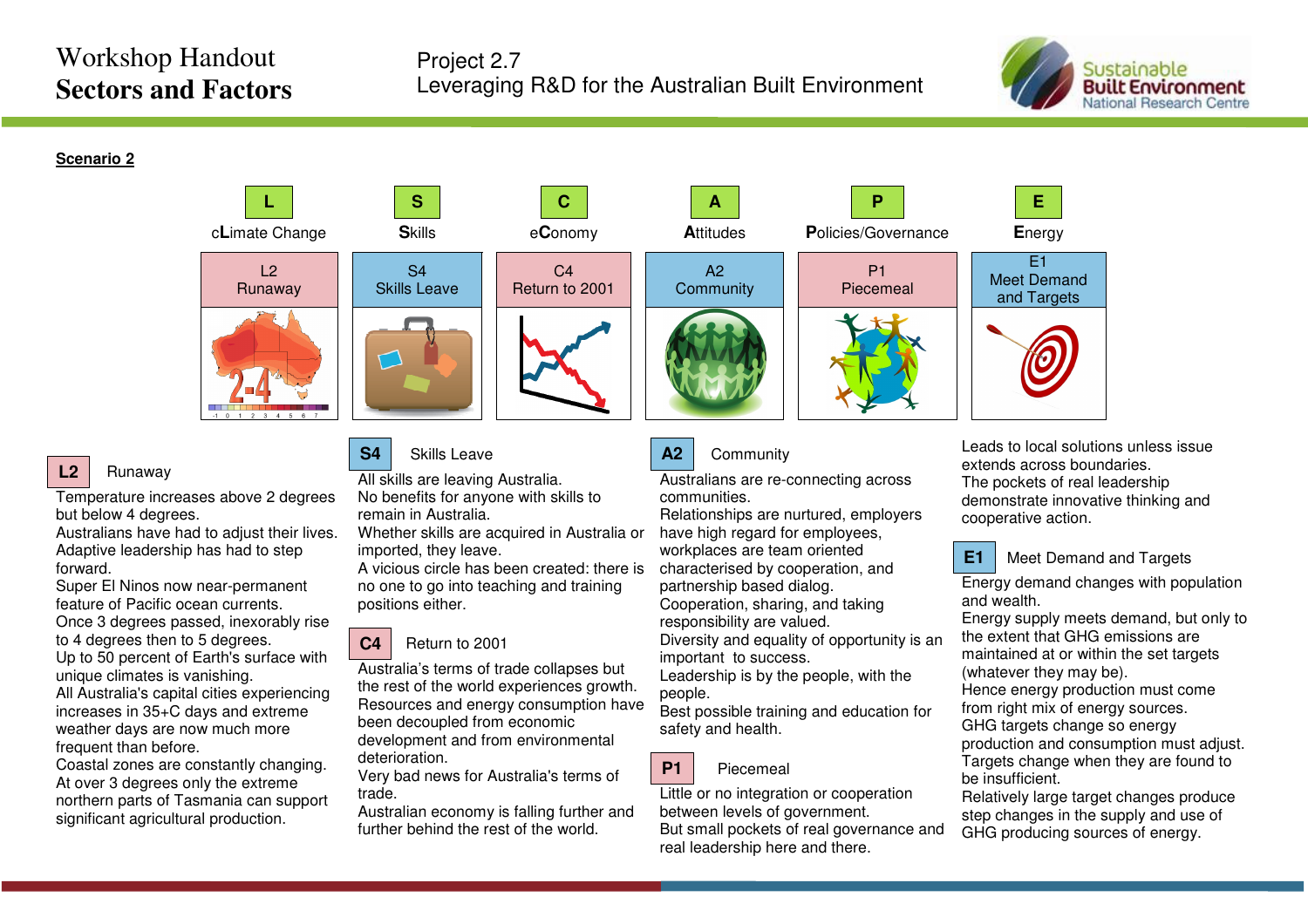# Workshop Handout **Sectors and Factors**



**Scenario 3**



## Really Tough

**L3**

Temperature increases above 4 degrees.

 Australians have lost the ability to adapt – they're just chasing their tails. The world is for the most part unrecognisable from the world of 2011. The GHG chain reaction is flipping Earth into a new greenhouse state. Rain forests gone, new deserts and expanded, new monsoonal areas. The weather is dramatically more extreme.

 Inland temperatures are more than 10 degrees higher.

### **S1**White Collar

Perceptions are that a job is an educated job.

 it sufficient to obtain a university degree in order to be employed. Careers in the trades and STEM disciplines are not sought after. When skills gaps occur, employers import people with the required trade or STEM skills.

 Employers only train employees on basic work skills: no skilling up or growing talent internally.



Australia's terms of trade collapses and the rest of the world experiences ever lower growth.

 Europe and America's fragile financial markets have not recovered from the depths of the 2008 global financial crisis

 Consequently China's exports have slowly dried up too.

 Similarly for other developing countries. Australia's resources export volumes reduced to a trickle.

Terms of trade into negative territory.

### **A3**Order and Security

Strong leaders bring order to a world that is very chaotic and uncertain. Australians have a master plan that sets out clear directions that give hope. Benchmarking processes help to monitor progress, then become standard practice with the knowledge captured in systems guides. Leaders have authority to expose criminals and limit fraudulent activities. Enforce order to provide a prosperous future to future generations. Government provides for all that people need to live decent and secure live, access to resources and a safety net.

### **P3**Supra National

Top-down governance from supranational governance sources. The Australian governments at all

levels are enacting their local duties but it is the global governance systems that are driving local priorities.

 Global governance systems determine directions, priorities, strategies and set constraints.



## **Scarcity**

Australia is not meeting global greenhouse gas emissions targets. As a consequence the world has imposed sanctions on Australia. Australia must demonstrate verification that exports meet strict requirements of low carbon content.

 Australians are ignoring targets and are meeting their energy demand from both clean and green energy sources as it suits them.